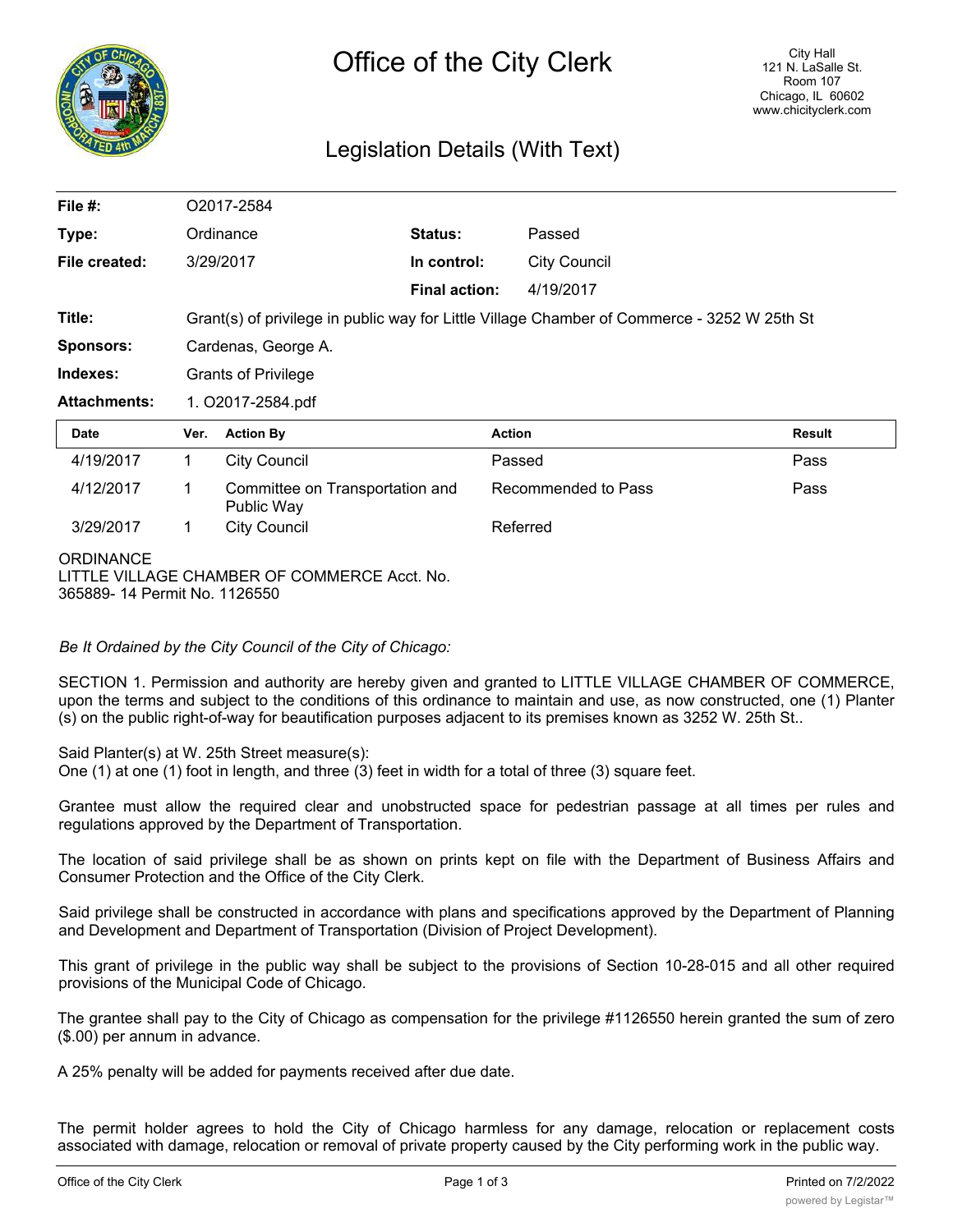Alderman

**File #:** O2017-2584, **Version:** 1

Authority herein given and granted for a period of five (5) yearsTrorrsand after 01/18/2017.

Page 1

(Page 2 of 4)

Planter Location Sketch 3252 W 25th St

W 25th St

| Building « #3 52

, Department of Business Affairs and Consumer Protection Small Business Center - Public Way Use Unit City Hall - 121 N. LaSalle Street, Room 800 • Chicago, IL 60602 312-74-GOB1Z/ 312-744-6249 • (312) 744-1944 (TTY) http //www citvofchicaco.org/bacp <http://citvofchicaco.org/bacp>

**03/29/2017**

Alderman George Cardenas Ward # 12 City of Chicago City Hall, Room 300 121 North LaSalle Street Chicago, Illinois 60602

Re: An ordinance to use and maintain a portion of the public right-of-way for one (1) planter(s) for **LITTLE VILLAGE CHAMBER OF COMMERCE, adjacent to the premises known as 3252 W. 25th St..**